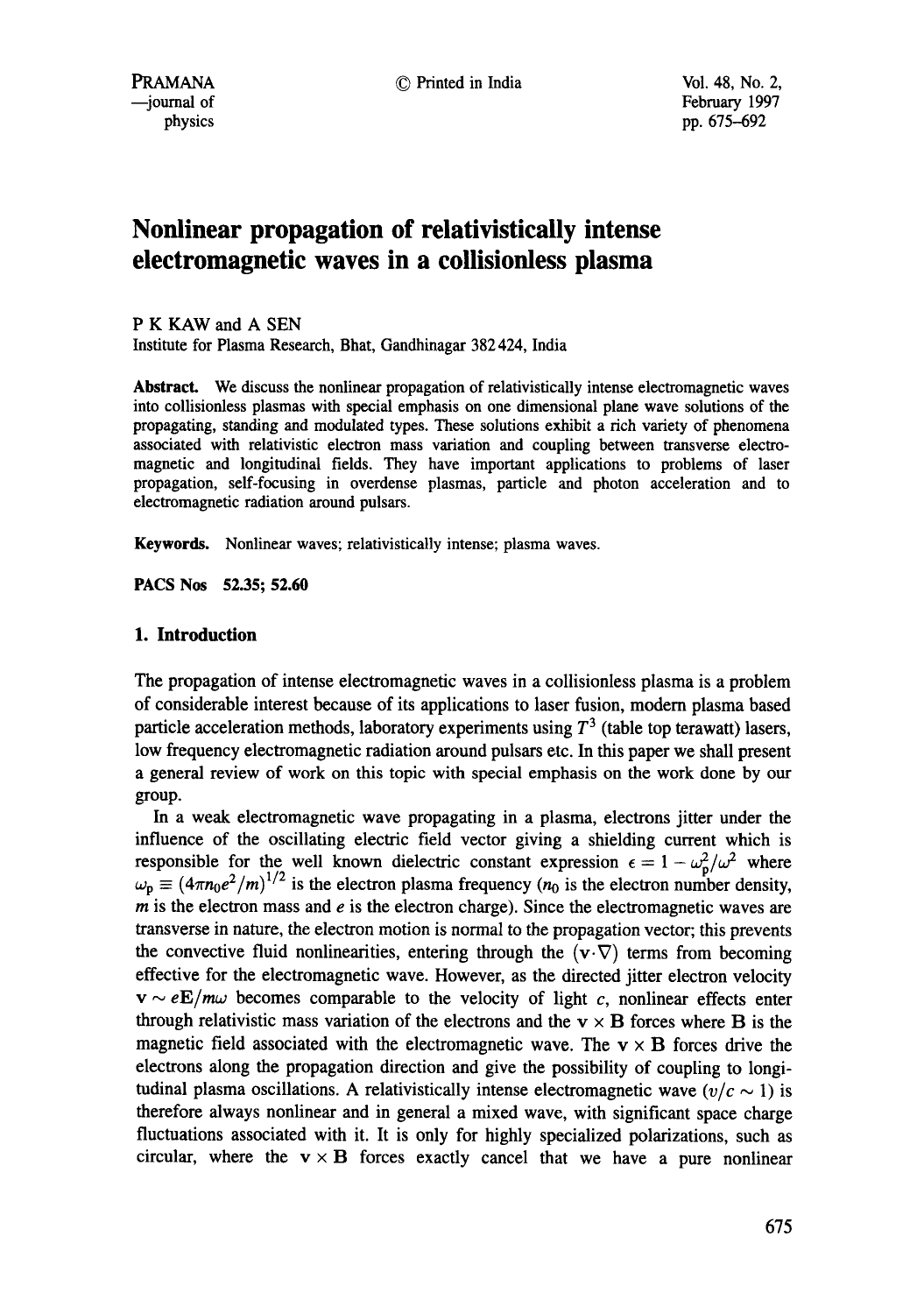electromagnetic wave. The possibility of exciting space charge fields propagating nearly at the velocity of light (viz. the group velocity of an electromagnetic pulse) is the key to modem plasma based particle acceleration schemes, which are currently undergoing intense experimental investigation. We may also physically anticipate other interesting consequences of working with relativistically intense electromagnetic waves. It is obvious that as the electron jitter velocity approaches  $c$ , the effective mass of the electrons will increase. This would encourage penetration of intense electromagnetic waves into normally overdense plasmas, i.e.,  $\omega_{\rm p} > \omega > \omega_{\rm perf}$ . Similarly, if we send a finite plane wave front with an intensity variation on it, the intense regions will propagate slower than the weakly intense regions, because  $c/(1 - \omega_{\text{reff}}^2/\omega^2)^{1/2} < c/$  $(1 - \omega_n^2/\omega^2)^{1/2}$ ; this causes the plane wave front to acquire curvature and leads to selffocusing and filamentation of the intense electromagnetic wave. We will consider examples of all the above physical effects in our subsequent discussions.

Our paper is organized as follows. We first discuss the basic equations of the plasma model and its range of validity. We next investigate some special solutions of the full nonlinear set of equations. These solutions assume the existence of nonlinear stationary plane waves and reduce the problem to a set of coupled ordinary differential equations. We then go on to discuss some exact solutions for circularly polarized waves and numerical/approximate analytical solutions for linearly polarized waves. Following Akhiezer and Polovin [1] we next show how the linearly polarized waves may be reduced to the problem of a Hamiltonian with two degrees of freedom and describe a few analytical results obtained by them for high phase velocity waves and waves close to  $c$ . We then present some of our own numerical results of the problem, which for the first time showed the rich variety of possible solutions [2]. The appropriate Hamiltonian involves square roots because of relativistic effects (unlike most commonly studied nonlinear Hamiltonians which tend to involve polynomials). The results of these investigations are therefore of general interest to nonlinear dynamics. Since the numerical results indicated an almost integrable system there was widespread interest for a while to obtain an analytical confirmation of integrability. It came as somewhat of a surprise when it was actually proved to be nonintegrable [3]. In  $\S 4$ , we discuss the extension of these results to standing nonlinear waves. The next section is devoted to modulated nonlinear waves in which solutions are not stationary in a moving frame. This allows us to consider the possible excitation of one dimensional solitons in the coupled electromagneticwaveplasma wave problem. Many features of the numerical solutions of this soliton problem can be reproduced analytically using a WKB method. In the last section we summarise the applications of the above results to problems of laser propagation and self-focusing in overdense plasmas, the problems of particle and photon acceleration and to electromagneticfields around rotating pulsars. We also discuss questions related to stability of these solutions, the importance of multidimensional effects and the conditions under which movement of ions can significantly alter the conclusions.

## **2. Plasma model and basic equations**

Consider a finite amplitude electromagnetic wave propagating along the  $\zeta$  axis. If the wave amplitude is sufficiently large so that  $eE/m\omega c \gg 1$ , the electrons are accelerated to

*Pramana - J. Phys.,* Vol. 48, No. 2, February 1997 (Part II) **676 Special issue on "Nonlinearity & Chaos in the Physical Sciences"**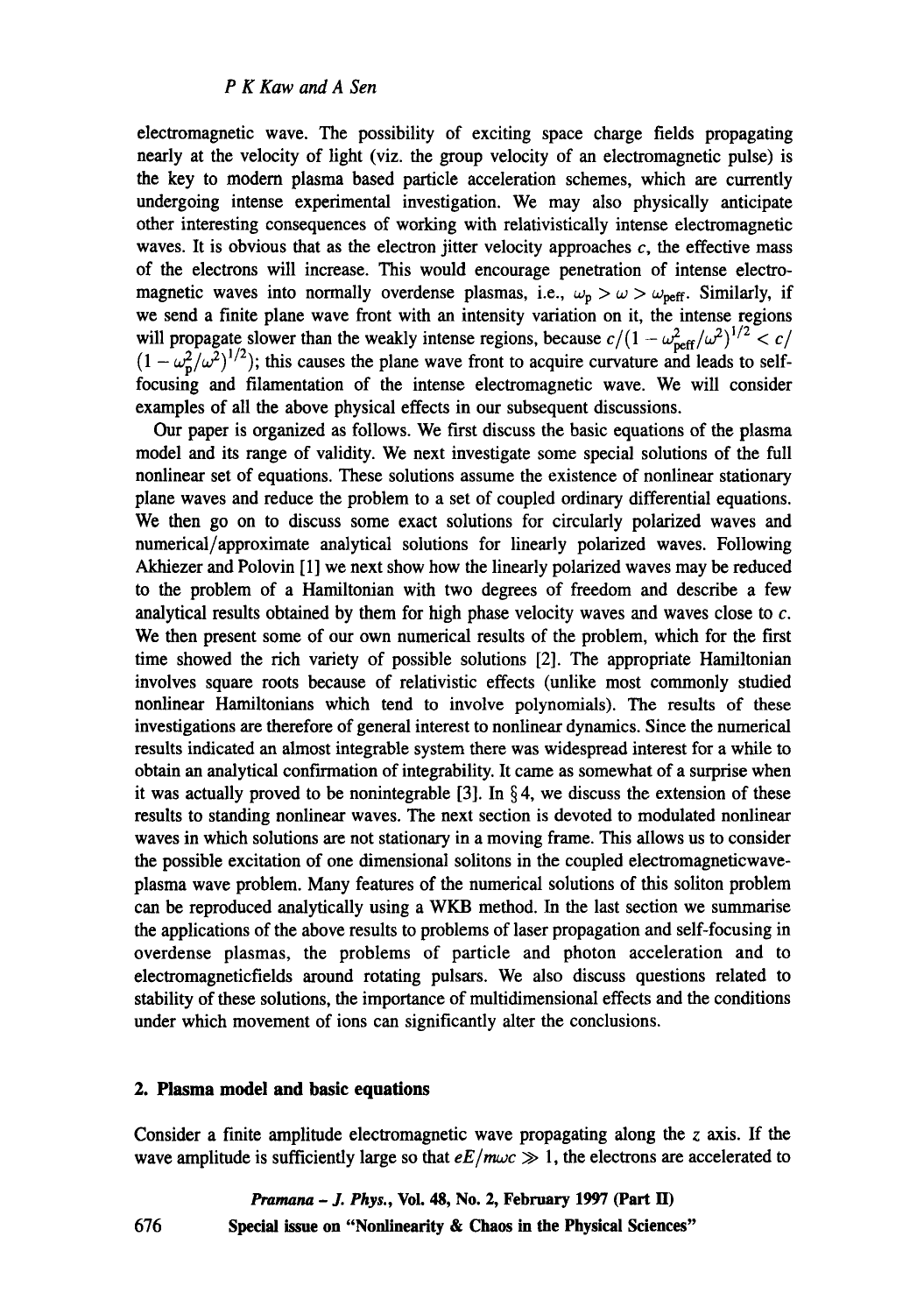the speed of light in a fraction of the wave period. Two nonlinear effects immediately become important, namely, the relativistic variation of the electron mass and the excitation of longitudinal space charge fields by strong  $v \times B$  forces driving electrons along the direction of propagation. On the time scale of the electron motion the ions are virtually immobile due to their larger mass and hence their dynamics can be ignored. Of course, at larger electric field strengths, this assumption can break down particularly when the ions also acquire large induced directed velocities. Thus one is restricting oneself to wave amplitudes where the electron directed velocity is large but the ion directed velocity is still small  $(eE/M\omega \sim 0.1c$  where M is the ion mass). Likewise the electrons can be treated as a cold fluid since their induced velocity is close to the speed of light and therefore the electron thermal velocity can be neglected in comparison. The basic nonlinear propagation equations for the coupled electromagnetic and longitudinal waves can then be written down in terms of the following set of relativistic cold fluid equations.

$$
\nabla \times \mathbf{E} = -\frac{1}{c} \frac{\partial \mathbf{B}}{\partial t},\tag{1}
$$

$$
\nabla \cdot \mathbf{E} = -4\pi e(n - n_0),\tag{2}
$$

$$
\nabla \times \mathbf{B} = -\frac{4\pi e}{c} n \mathbf{v} + \frac{1}{c} \frac{\partial \mathbf{E}}{\partial t},
$$
 (3)

$$
\nabla \cdot \mathbf{B} = 0,\tag{4}
$$

$$
\frac{\partial n}{\partial t} + \nabla \cdot (n\mathbf{v}) = 0,\tag{5}
$$

$$
\frac{\partial \mathbf{p}}{\partial t} + (\mathbf{v} \cdot \nabla) \mathbf{p} = -e \bigg( \mathbf{E} + \frac{\mathbf{v} \times \mathbf{B}}{c} \bigg),\tag{6}
$$

where E, B are the electric and magnetic field components of the wave, v is the fluid velocity, *n* is the density and  $p = mv\gamma$  is the relativistic momentum (with  $\gamma = 1/\sqrt{1 - v^2/c^2}$ . Equations (1-4) are the full set of Maxwell's equations, (5) is the continuity equation and (6) is the relativistic fluid momentum equation. These model equations were first written down by Akhiezer and Polovin [1] and have formed the basis of most fundamental studies related to the propagation of intense electromagnetic waves in a plasma. While a fully time dependent solution of these coupled nonlinear partial differential set of equations is difficult to obtain analytically (or even handle numerically), various special solutions have been obtained from time to time. A large class of them pertain to so called one dimensional traveling wave solutions, which we discuss next.

### **3. Traveling wave solutions**

We restrict ourselves to one dimension (z the direction of propagation) and look for solutions which are functions of the independent variable  $\zeta = z - ut$ . Such waves, if they exist, would be nonlinear waves that are stationary in a frame moving with the velocity  $\mu$ . We adopt the following normalisations,

$$
\beta=\frac{u}{c}; \quad \rho=\frac{\mathbf{p}}{mc}; \quad \zeta=\frac{\omega_{\mathbf{p}}}{c}(z-ut).
$$

*Pramana - ]. Phys.,* **Vol. 48, No. 2, February 1997 (Part ID Special issue on "Nonlinearity & Chaos in the Physical Sciences"** 677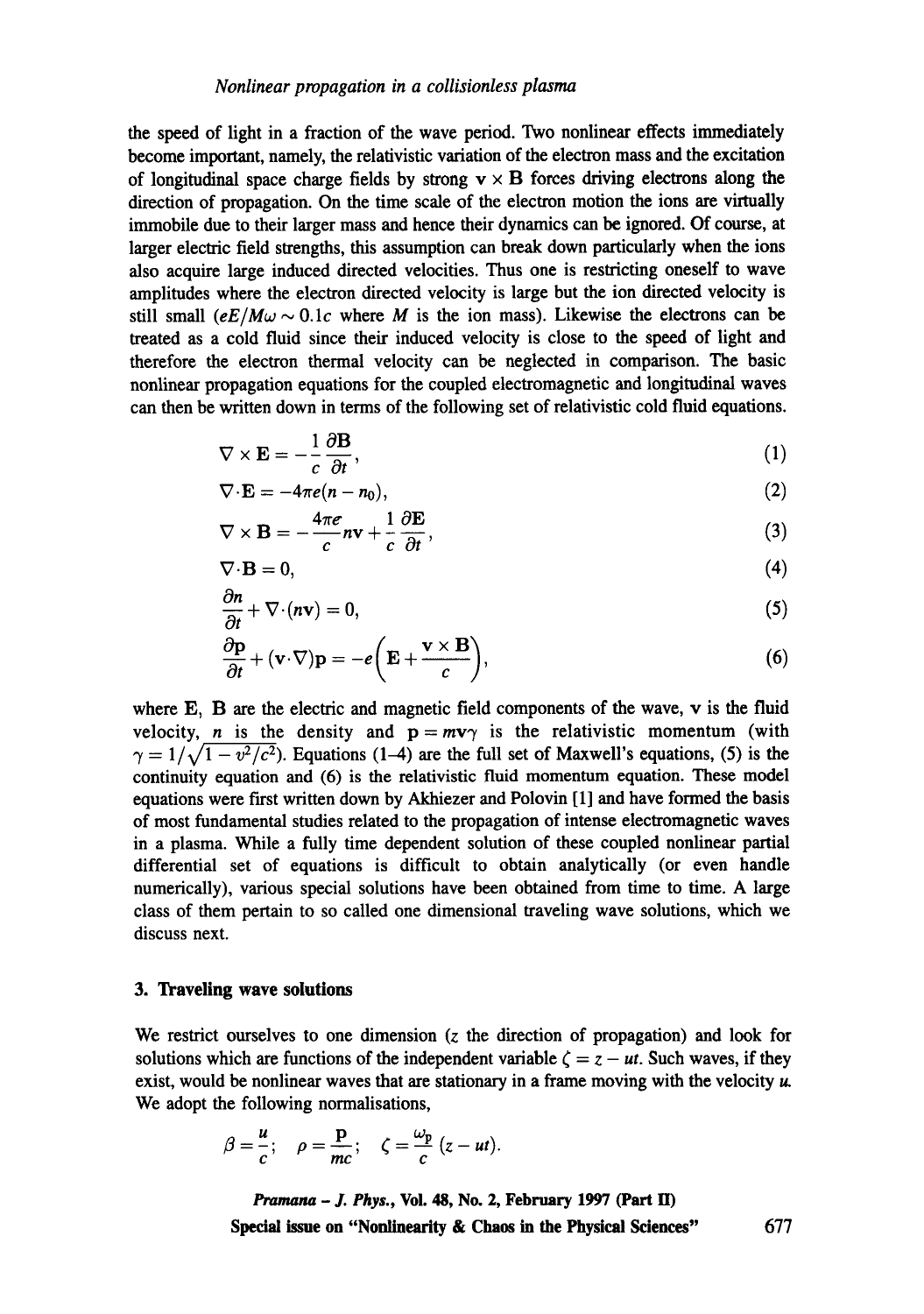Then combining  $(1-6)$  and eliminating the electric and magnetic fields, we obtain the following set of coupled differential equations:

$$
\frac{d^2 \rho_x}{d\zeta^2} + \frac{1}{(\beta^2 - 1)} \frac{\beta \rho_x}{\beta (1 + \rho^2)^{1/2} - \rho_z} = 0,
$$
\n(7)

$$
\frac{d^2 \rho_y}{d\zeta^2} + \frac{1}{(\beta^2 - 1)} \frac{\beta \rho_y}{\beta (1 + \rho^2)^{1/2} - \rho_z} = 0,
$$
\n(8)

$$
\frac{d^2}{d\zeta^2} [\beta \rho_z - (1+\rho^2)^{1/2}] + \frac{\rho_z}{\beta (1+\rho^2)^{1/2} - \rho_z} = 0 \tag{9}
$$

The coupled equations above are still difficult to solve analytically but some special exact solutions exist.

# *3.1 Pure transverse waves*

If we set  $\rho_z = 0$ , then for bounded solutions (9) gives  $\rho^2 =$  constant. Equations (7, 8) then admit the solution

$$
\rho_x = \rho \cos \omega \left( t - \frac{z}{u} \right),\tag{10}
$$

$$
\rho_y = \rho \sin \omega \left( t - \frac{z}{u} \right),\tag{11}
$$

where  $\omega = \omega_p \beta (\beta^2 - 1)^{-1/2} (1 + \rho^2)^{-1/4}$ . The wave phase velocity u can be expressed in terms of  $\beta$  as

$$
u=\beta c=c\epsilon^{-1/2},
$$

where  $\epsilon$ , the dielectric constant of the plasma, is given by

$$
\epsilon = 1 - \frac{\omega_{\rm p}^2}{\omega^2} (1 + \rho^2)^{-1/2}.
$$
 (12)

Substituting for  $\rho$  in the Maxwell's equations, it can be shown that

$$
E_x = \left(\frac{mc\omega\rho}{e}\right)\sin\left(\frac{\omega}{u}\zeta\right),\tag{13}
$$

$$
E_{y} = \left(\frac{mc\omega\rho}{e}\right)\cos\left(\frac{\omega}{u}\zeta\right) \tag{14}
$$

so that

$$
\rho^2 = (e^2 E_0^2 / m^2 c^2 \omega^2),
$$

where  $E_0^2 = E_x^2 + E_y^2$ . Combining these results one can now see that

$$
\epsilon = 1 - \frac{\omega_{\rm p}^2}{\omega^2} \left( 1 + \frac{e^2 E_0^2}{m^2 c^2 \omega^2} \right)^{-1/2}.
$$
 (15)

*Pramana - J. Phys.,* **Voi. 48, No. 2, February 1997 (Part II)** 

**Special issue on "Nonlinearity & Chaos in the Physical Sciences"**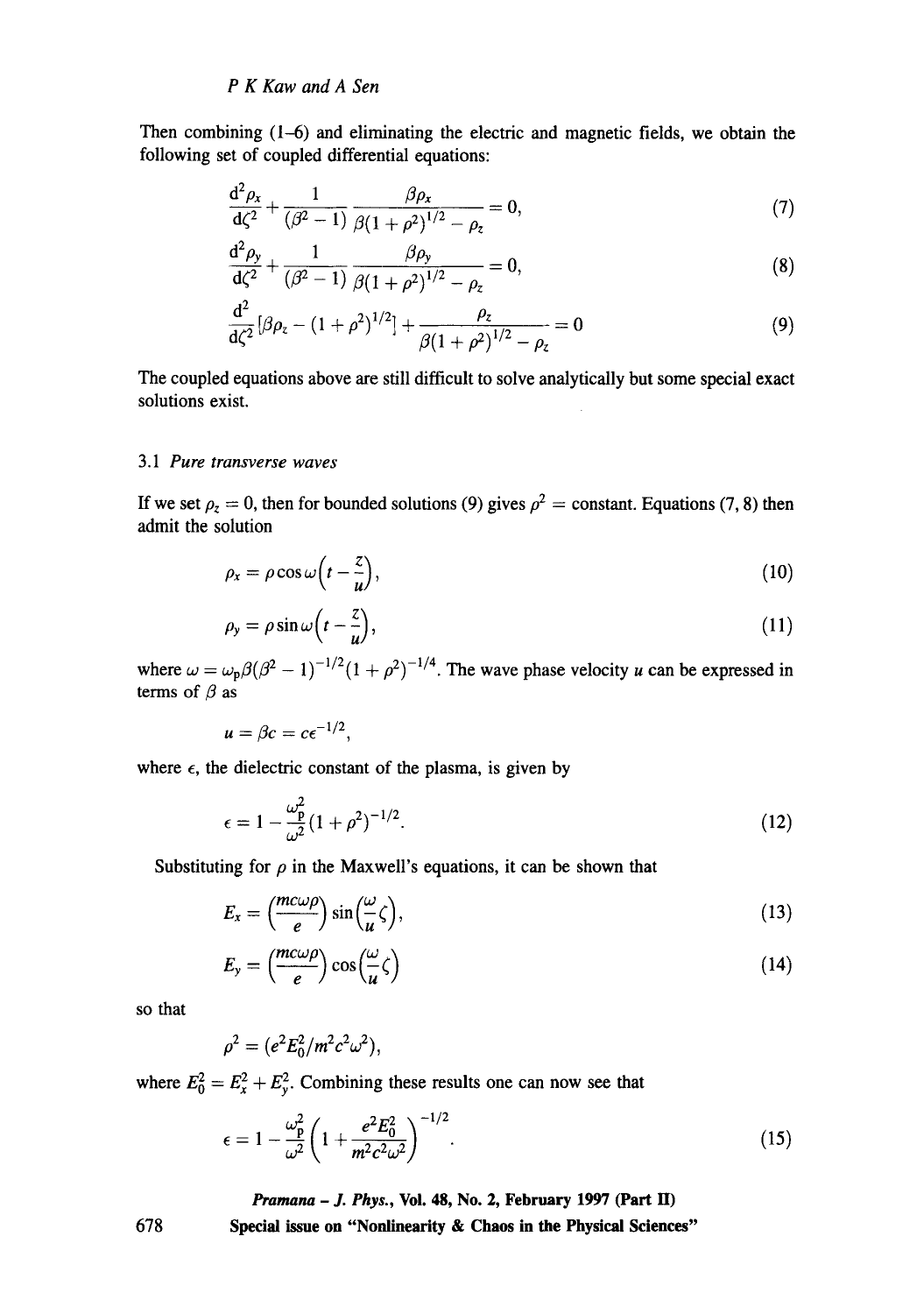Equations (13) and (14) indicate that only circularly polarized modes may propagate as pure transverse waves in the plasma. Equation (15) demonstrates that such waves can propagate into overdense plasmas provided their frequencies lie in the range

$$
\omega_{\rm p} \bigg( 1 + \frac{e^2 E_0^2}{m^2 c^2 \omega^2} \bigg)^{-1/2} < \omega < \omega_{\rm p}.
$$

We will return to the physical implications of this effect in the final section.

#### 3.2 *Pure longitudinal waves*

For  $\rho_x = \rho_y = 0$ , (7, 8) are identically satisfied and  $\rho_z = \rho$  in (9). This can be integrated exactly to yield a periodic solution which is expressible in terms of elliptic functions. The frequency of the wave is given by

$$
\omega = \omega_p \frac{\pi}{\sqrt{2}} \left[ \int_0^{\alpha_m} \frac{d\alpha}{(1 - \alpha^2)^{5/4}} \left( \frac{(1 - \alpha^2)^{1/2}}{(1 - \alpha_m^2)^{1/2}} - 1 \right)^{-1/2} \right]^{-1}, \tag{16}
$$

where  $\alpha_m$  is related to the electric field amplitude through Maxwell equations and is given by

$$
eE = \sqrt{2}m\omega_{\text{p}}c\left(\frac{1}{\left(1-\alpha_m^2\right)^{1/2}} - \frac{1}{\left(1-\alpha^2\right)^{1/2}}\right)^{-1/2}.
$$
 (17)

 $\overline{a}$ 

In the limit  $\alpha_m \ll 1$ , these expressions can be simplified to

$$
\omega = \omega_{\rm p} \left( 1 - \frac{3}{16} \alpha_m^2 \right)
$$

with  $\alpha_m = (eE_0/m\omega_p c)$  where  $E_0$  is the maximum value of E. For  $\alpha_m \to 1$ , one gets  $\omega \approx 2^{-3/2} \pi \omega_{\rm p} (1 - \alpha_{\rm m}^2)^{1/4}$ 

where 
$$
eE_0 = \sqrt{2}m\omega_p c (1 - \alpha_m^2)^{-1/4}
$$
 so that

$$
\omega \approx \frac{\pi}{2} \left( \frac{\omega_{\rm p}^2 mc}{eE_0} \right).
$$

In both these limits one observes that pure longitudinal waves with frequencies less than  $\omega_p$  can propagate in the plasma provided the electric fields associated with them are sufficiently high.

#### 3.3 *Coupled longitudinal-transverse waves*

For this general case it is not possible to obtain exact solutions but some interesting analytical and numerical solutions have been obtained in limiting cases. It is also convenient in some cases to restrict oneself to plane polarized waves such that  $\rho_{y} = 0$ . One interesting limit, which was first pointed out by Akhiezer and Polovin [1] is that of  $\beta \rightarrow \infty$ . This corresponds to an almost transverse wave with  $\rho_z \rightarrow 0$ . In this case, (7, 9)

> *Pramana - J. Phys.,* **Vol. 48, No. 2, February 1997 (Part H) Special issue on "Nonlinearity & Chaos in the Physical Sciences"** 679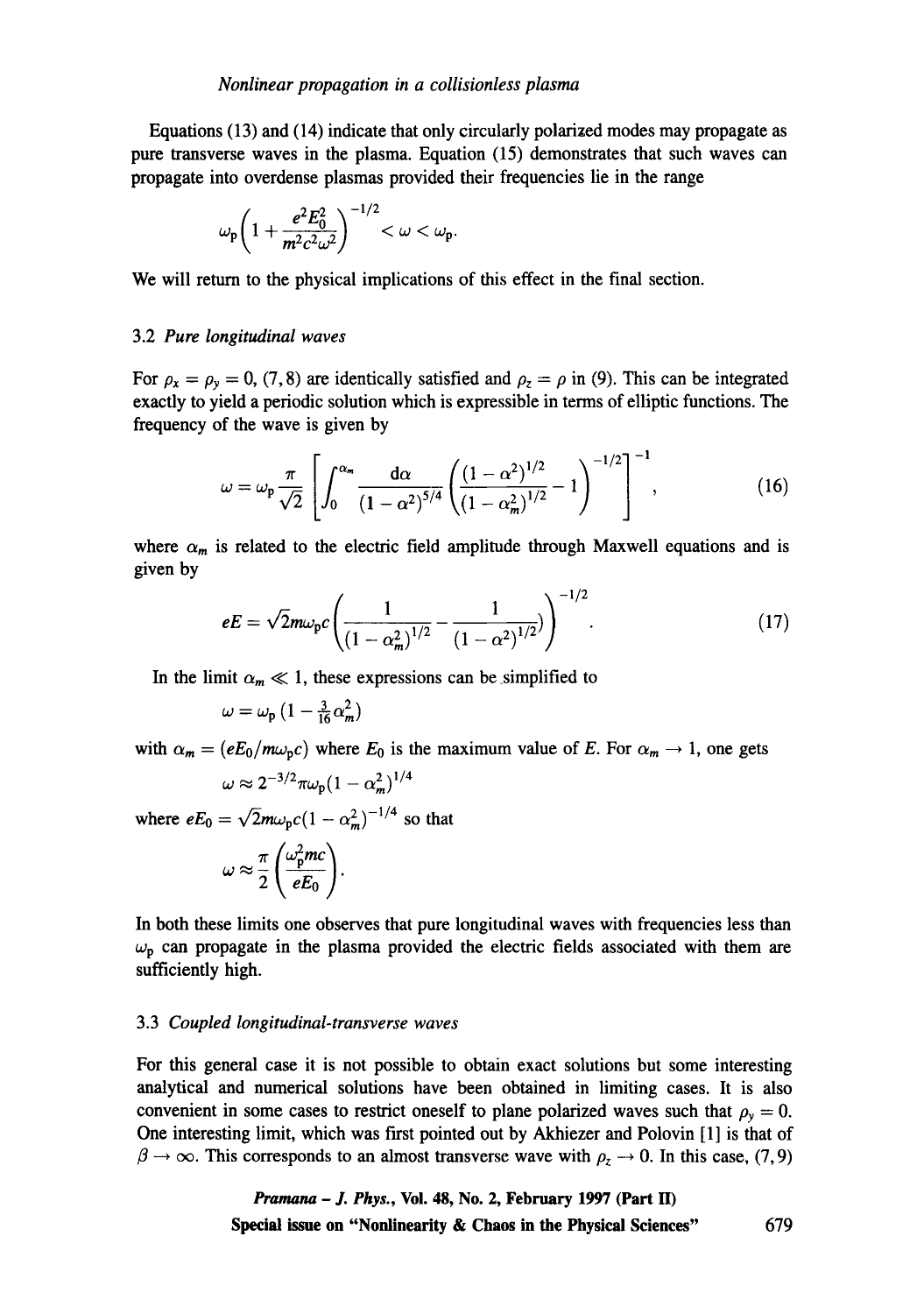can be simplified to

$$
\frac{d^2 \rho_x}{d\zeta^2} + \frac{1}{\beta^2} \frac{\rho_x}{(1+\rho^2)^{1/2}} = 0,
$$
\n(18)

$$
\frac{d^2 \rho_z}{d\zeta^2} + \frac{1}{\beta^2} \frac{\rho_z}{(1 + \rho^2)^{1/2}} = 0.
$$
 (19)

Equations (18, 19) are exactly integrable and yield periodic solutions with amplitudes oscillating between two limits which are determined by the initial values of the two constants of motion that the system permits. The other interesting limit is  $\beta \rightarrow 1$ , i.e.,  $\beta - 1 \ll 1$ . In this case one can redefine the independent variable as  $\eta = (\beta^2 - 1)^{-1/2}$ and rewrite  $(7-9)$  as

$$
\frac{d^2 \rho_x}{d\eta^2} + \frac{\rho_x}{(1+\rho^2)^{1/2} - \rho_z} = 0,
$$
\n(20)

$$
\frac{d^2 \rho_y}{d\eta^2} + \frac{\rho_y}{\left(1 + \rho^2\right)^{1/2} - \rho_z} = 0,
$$
\n(21)

$$
\frac{d^2}{d\eta^2} \left[ \rho_z - (1 + \rho^2)^{1/2} \right] + \frac{(\beta^2 - 1)\rho_z}{(1 + \rho^2)^{1/2} - \rho_z} = 0, \tag{22}
$$

where  $\beta - 1 \ll 1$  has been used. In (22) the last term can be neglected to yield  $(1+\rho^2)^{1/2} - \rho_z = C^2$  where C is a constant. One then obtains the following periodic solutions

$$
\rho_x = A_x \cos(\omega \eta); \quad \rho_y = A_y \sin(\omega \eta),
$$

$$
\rho_z = \frac{A_x^2 - A_y^2}{4\sqrt{1 + \frac{1}{2}(A_x^2 + A_y^2)}} \cos(2\omega \eta),
$$

where

$$
\omega = [1 + \frac{1}{2}(A_x^2 + A_y^2)]^{-1/4}
$$

and the amplitudes  $A_x$  and  $A_y$  are related to C by  $A_x^2 + A_y^2 = 2(C^4 - 1)$ . Kaw and Dawson [4] carried out a detailed numerical investigation of the original equations (7, 9) and demonstrated the existence of periodic propagating solutions. They also confirmed that when  $\beta \gg 1$  (phase velocity  $\gg$  velocity of light), the waves are almost transverse. Furthermore, for strongly relativistic regime J vs  $\zeta$  (where J is the current density) is in the nature of a square wave and correspondingly the electric field E as a function of  $\zeta$  has a saw-tooth shape. Physically this is expected because in a strongly relativistic regime,  $v_x \rightarrow c$  in most of the period and so  $J_x \rightarrow -n_0ec$ , giving the square wave form. One may now give a simple interpretation of propagation of strongly relativistic waves into overdense plasmas. Normally, the conduction current generated by the electron response to the wave fields acts as a shielding current giving the plasma a dielectric behaviour and • preventing propagation of waves into overdense regions. Now since the shielding current saturates in the strongly relativistic regime, the waves can penetrate into overdense plasmas. Relativistic effects thus diminish the ability of the plasma to act as a dielectric.

# *Pramana - J. Phys.,* **Vol. 48, No. 2, February 1997 (Part H) 680 Special issue on "Nonlinearity & Chaos in the Physical Sciences"**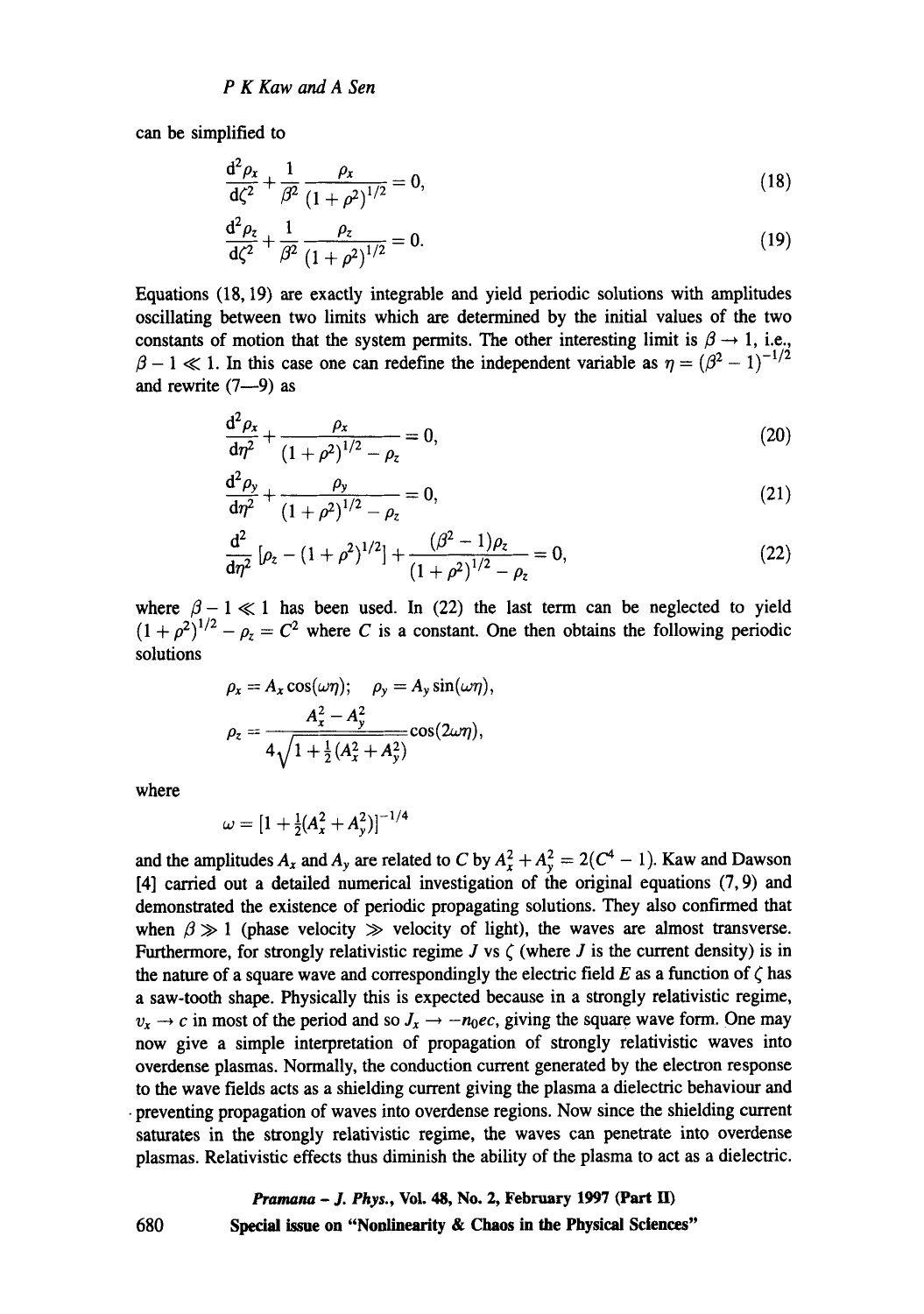An analytic description of the numerical results of Kaw and Dawson [4] was obtained by Max and Perkins [5] who also derived the propagation condition in the strongly relativistic regime as,

$$
\frac{1}{\beta^2} = \frac{c^2 k^2}{\omega^2} = 1 - \frac{\pi}{2} \frac{\omega_{\rm p}^2}{\omega} \frac{mc}{eE} > 0.
$$
 (23)

Max and Perkins [5] were also the first ones to extend the concept of these solutions to propagation into weakly inhomogeneous plasmas. They used a WKB like condition for constancy of energy flux for waves propagating into reflectionless inhomogeneous plasma and pointed out that indefinite penetration into overdense plasmas is possible if the following condition is satisfied,

$$
\left(\frac{\omega L}{c}\right)^{1/2} \frac{eE_i \omega}{mc} > \omega_p^2
$$

where  $E_i$  denotes the electric field strength in a vacuum and L is the density scale length. Physically as the wave penetrates to a higher density, there is a WKB amplification of the electric fields which decreases the effective plasma frequency (due to increased effective mass) faster than its increase due to density changes. The above condition on L arises in ensuring that the WKB condition, viz. scale length of density variation  $\gg$  the wavelength of the wave, continues to be satisfied indefinitely. The notion of indefinite wave propagation into overdense plasmas has some interesting physical applications in astrophysics particularly to radiation occuring in pulsars. Finally we would like to mention the article of DeCoster [6] in which a lot of the early work related to traveling wave solutions has been summarised. He has also carried out a weak coupling analysis and pointed out (without any amplification or discussion) the existence of nonlinear resonances whenever  $2m = n(1 - 1/\beta^2)^{1/2}$ .

# 3.4 The *nonlinear Hamiltonian*

For a more general overview of the linearly polarized traveling wave solutions we introduce the variables,

$$
X = \rho_x(\beta^2 - 1); \quad Z = \beta \rho_z - (1 + \rho^2)^{1/2}
$$

and rewrite (7, 9) in the following form

$$
\ddot{X} + \frac{\beta}{\sqrt{\beta^2 - 1 + X^2 + Z^2}} X = 0,
$$
\n(24)

$$
\ddot{Z} + \frac{\beta}{\sqrt{\beta^2 - 1 + X^2 + Z^2}} Z + 1 = 0,
$$
\n(25)

where the overdots refer to differentiation with respect to  $\zeta$ . These equations can be derived from the Hamiltonian,

$$
H = \frac{\dot{X}^2}{2} + \frac{\dot{Z}^2}{2} + \beta \sqrt{\beta^2 - 1 + X^2 + Z^2} + Z \tag{26}
$$

which is a constant of motion. The coupled stationary problem is thus equivalent to that of the motion of a fictitious particle in a two dimensional potential. Note that for  $\beta > 1$ ,

> *Pramana - J. Phys.,* **Voi. 48, No. 2, February 1997 (Part lI) Special issue on "Nonlinearity & Chaos in the Physical Sciences"** 681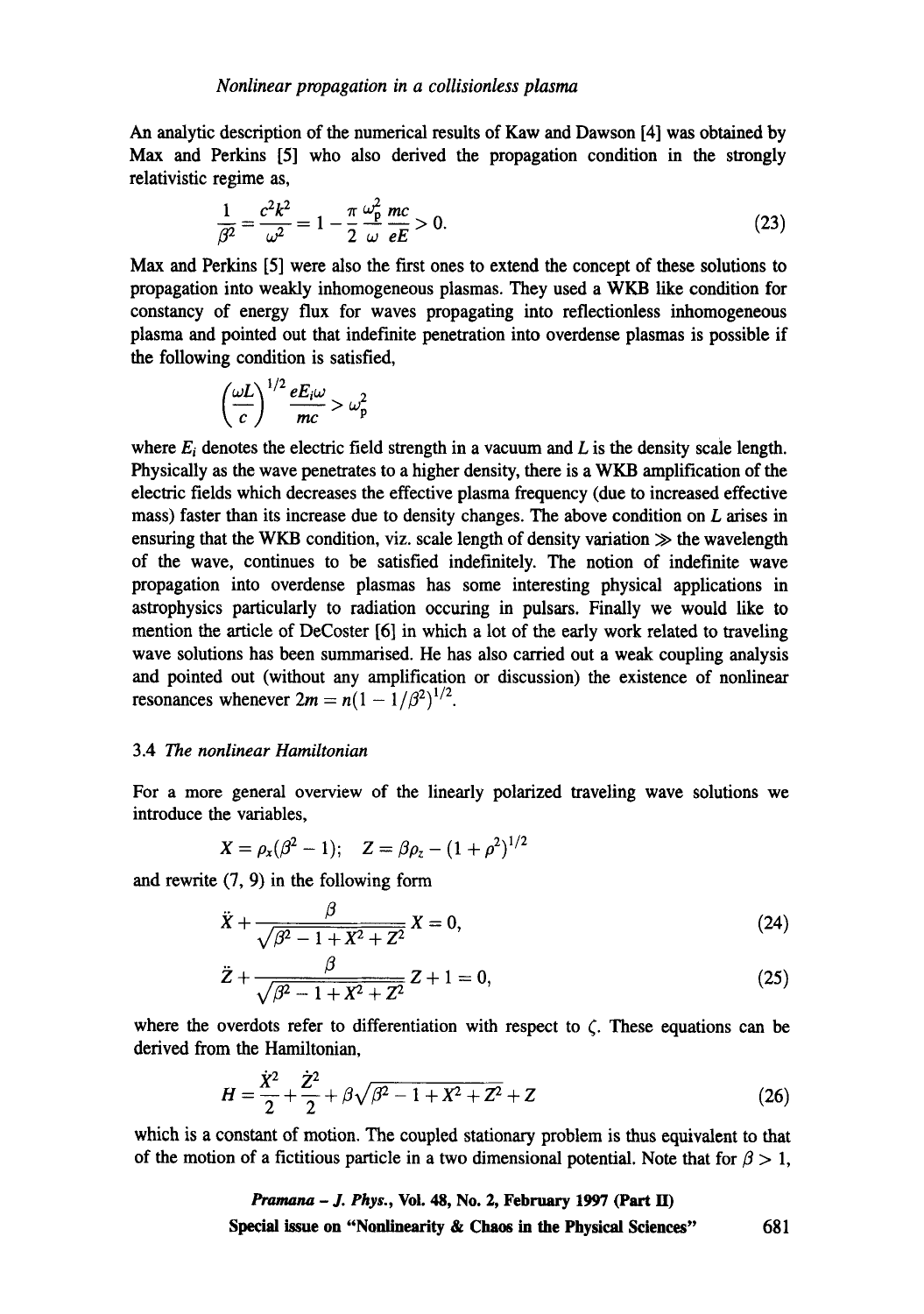the Hamiltonian is positive definite in the entire  $X-Z$  plane and will yield bound solutions of X and Z. For  $\beta < 1$ , this property is destroyed and the possibility of unbounded runaway solutions exist [7].

The Hamiltonian (26) has one equilibrium point ( $X = 0$ ,  $Z = -1$ ) where  $H = H_{min} =$  $\beta^2$  – 1. Physically this corresponds to  $\rho_z = \rho_x = \dot{\rho}_z = \dot{\rho}_x = 0$ , i.e., to the equilibrium plasma with no oscillatory motions. Linearisation of  $(24)$  and  $(25)$  around the equilibrium points, gives

$$
\delta \ddot{X} + X = 0,\tag{27}
$$

$$
\delta \ddot{\tilde{z}} + \left(1 - \frac{1}{\beta^2}\right) \tilde{z} = 0, \tag{28}
$$

where  $\tilde{z} = Z + 1$ . The 'frequency'  $(1 - 1/\beta^2)^{1/2}$  corresponds to longitudinal oscillations at the plasma frequency, as can be verified by going back to the unnormalised variables. Similarly the 'unit' frequency of 'X' oscillation corresponds to linear electromagnetic waves. The limit  $X = X = 0$  corresponds to nonlinear longitudinal oscillations whose exact form has been discussed in an earlier section.

To explore the full range of nonlinear solutions, we carried out an extensive numerical investigation of (24, 25) using the Poincare surface of section technique. Basically, we solved for the 'particle orbits' of the Hamiltonian (26), and looked at the successive crossings of the orbits of the plane  $X = 0$  (with  $X > 0$ ) for a given set of values of H and



Figure 1. Poincare surface of section plot,  $\dot{Z}$  versus  $Z$  ( $X = 0, \dot{X} > 0$ ), for the Hamiltonian with  $\beta = 1.1, ~ \beta_b = 0.7$  and  $H = 3.0$ 

*Pramana - J. Phys.,* **Vol. 48, No. 2, February 1997 (Part H) Special issue on "Nonlinearity & Chaos in the Physical Sciences"**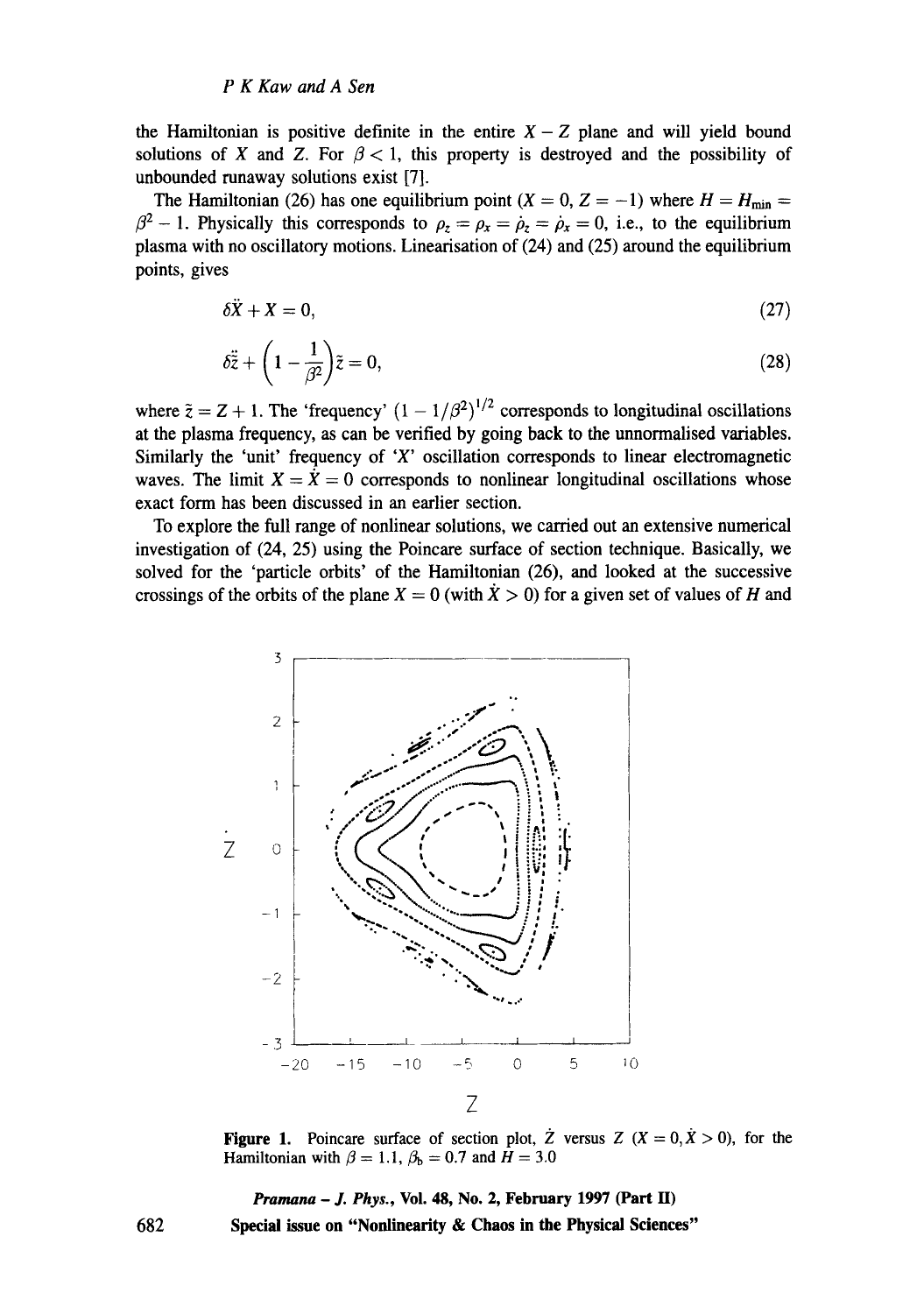

**Figure 2. (a) A** typical soliton solution of the Z oscillator corresponding to  $H = 2, \beta = 1.3$  and  $\beta_b = 0.8$ , where the separatrix is between (2.94,0) and  $(-3.305, 0)$ . (b) A typical 'time' orbit curve of the X oscillator for the corresponding Z soliton.

 $\beta$ . Each orbit corresponds to a solution of the coupled equations. In general we saw the following kind of orbits: (i) Fixed points which map back on themselves after a finite number of iterations. These correspond to periodic orbits in which the ratio of the frequencies of the two oscillators is a rational number. (ii) Quasi-periodic orbits which ergodically fill a curve in the  $Z - \tilde{Z}$  plane and for which the ratio of the frequencies is an irrational number. (iii) Islands surrounding a fixed point which correspond to amplitude modulated waves. (iv) Separatrix orbits between chains of islands which correspond to amplitude modulated waves with the modulation period being infinite. Physically these correspond to soliton solutions. Another possibility which exists in principle (but which we did not find in our early numerical work) is stochastic orbits for which the orbit ergodically fills an area in space. These would correspond to aperiodic orbits which are

> *Pramana - J. Phys.,* **Voi. 48, No. 2, February 1997 (Part H) Special issue on "Nonlinearity & Chaos in the Physical Sciences"** 683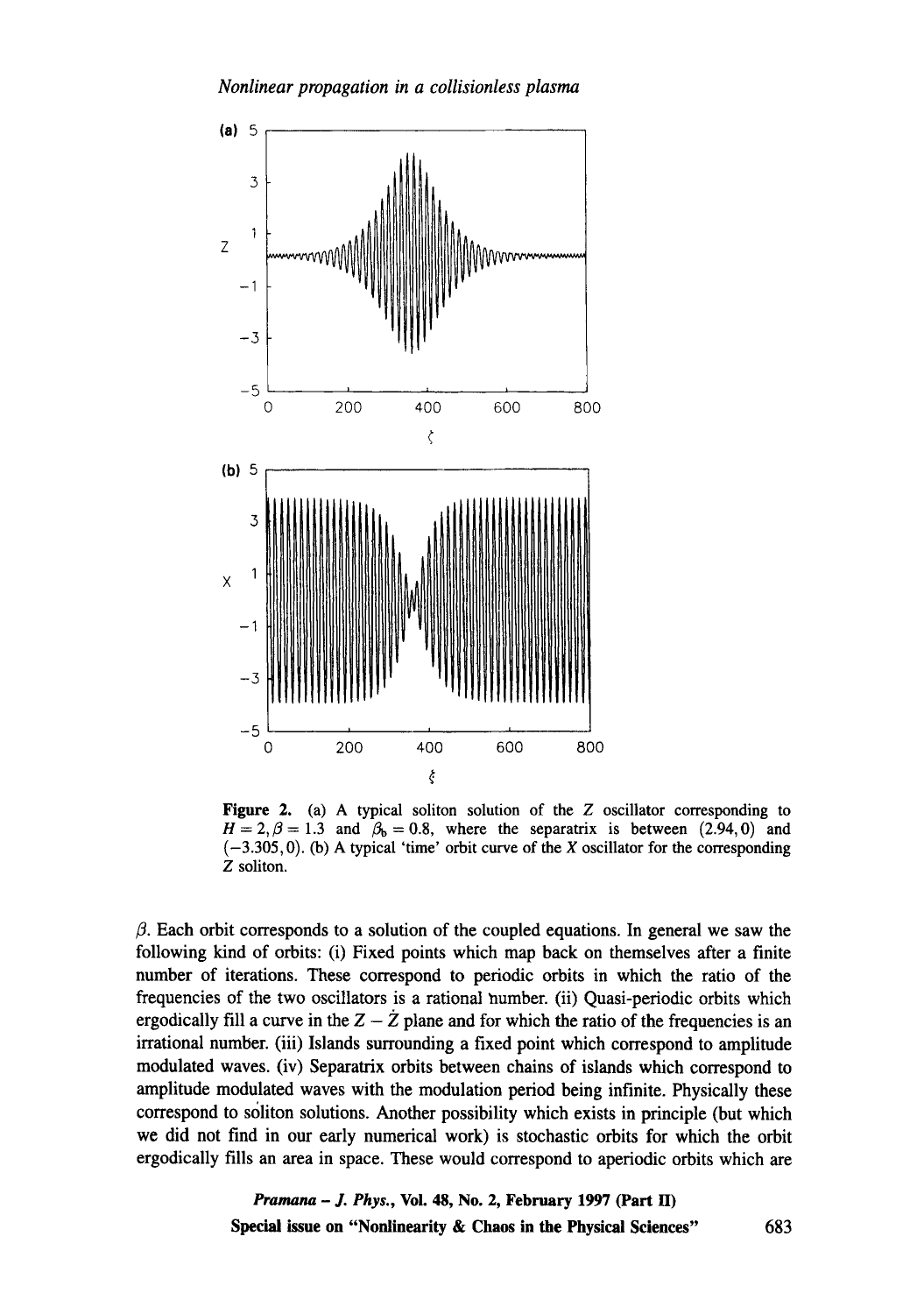

Figure 3. Chaotic orbits in Poincare surface of section plot, Z versus Z  $(X = 0, X > 0)$ , for the Hamiltonian with  $\beta = 1.21$ ,  $\beta_b = 0.7$  and  $H = 10.0$ 

highly sensitive to initial conditions. The absence of numerical evidence for stochastic orbits and the results of local linear analysis of the trajectories led us to conjecture that perhaps the Hamiltonian was integrable. The analytic structure of the Hamiltonian, particularly the presence of the squareroot term in the potential, posed a challenge for application of standard integrability tests such as the Painleve criterion. There was thus widespread interest for a while to provide an analytic proof of its integrability. It came as somewhat of a surprise when Grammaticos, Ramani and Yoshida [3] proved that it was nonintegrable. Their proof was based on a clever application of Ziglin's theorem. Subsequently numerical evidence of stochastic orbits was also found by Romeiras [8]. In a recent work, Bisai, Sen and Jain [9] have carried out further detailed studies on a more generalised form of the Hamiltonian (26), namely

$$
H = \frac{\dot{X}^2}{2} + \frac{\dot{Z}^2}{2} + |\beta - \beta_b| \sqrt{\beta^2 - 1 + X^2 + Z^2} + (1 - \beta \beta_b) Z
$$
 (29)

In this the plasma is assumed to have an equilibrium velocity  $v<sub>b</sub>$  (beam velocity) which is represented by the normalised quantity  $\beta_{b}$ . Figure 1 shows a typical Poincare plot of orbits obtained from (29) and displays the different kind of solutions including the 'island' orbits. Figures (2a, b) display the 'soliton' orbits corresponding to the separatrices on the Poincare plots. In figure 3 we see the presence of chaotic orbits in the Poincare plot. Note that for  $\beta = 1/\beta_h$ , the Hamiltonian is integrable, since it admits  $L = \overline{ZX} - X\overline{Z}$  as another invariant (which is in involution to H, i.e.,  $[H, L] = 0$ ). This is

> *Pramana - J. Phys.,* **Vol. 48, No. 2, February 1997 (Part ID Special issue on "Nonlinearity & Chaos in the Physical Sciences"**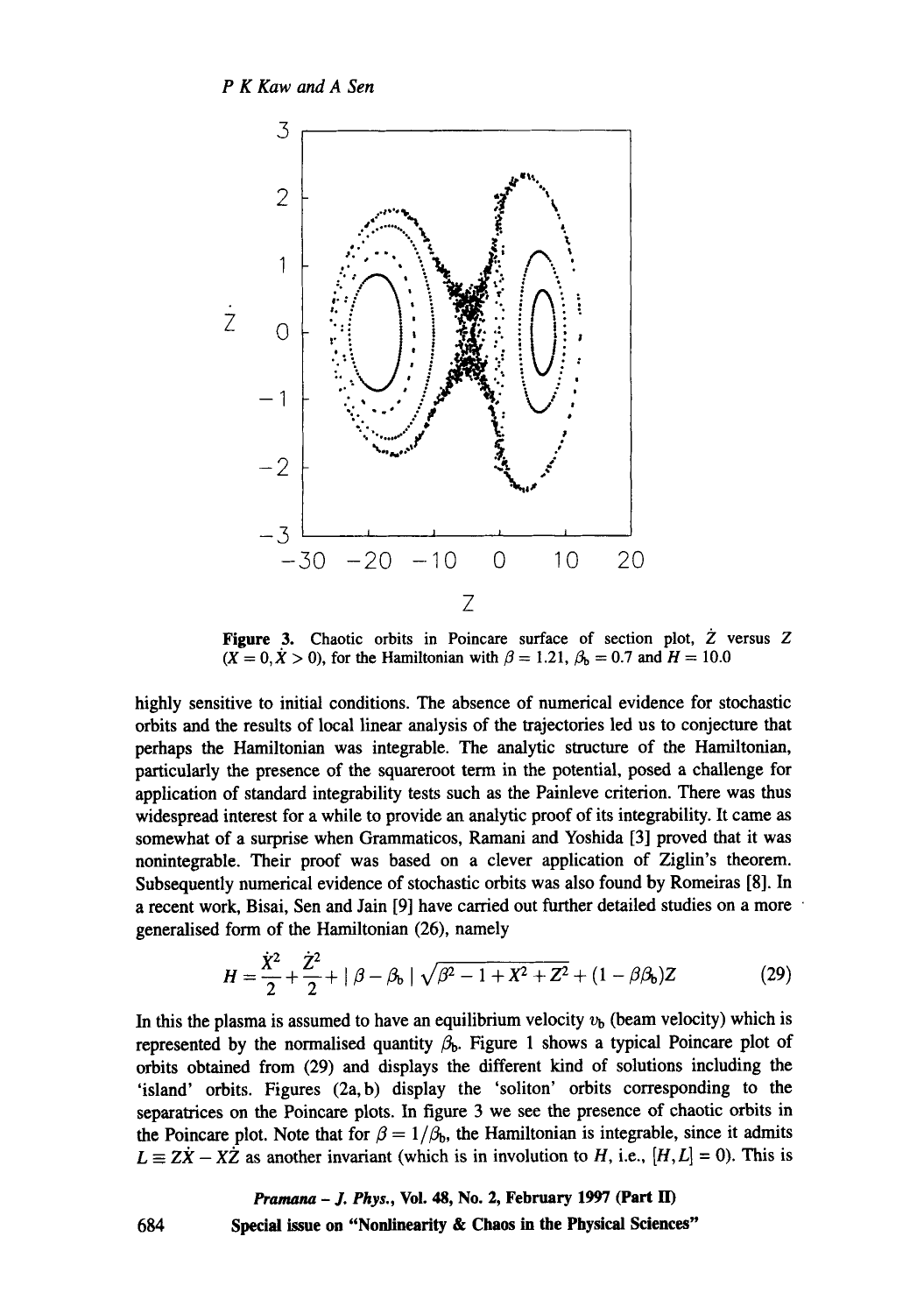reminiscent of the  $\beta \rightarrow \infty$  case discussed by Akhiezer and Polovin [1]. The authors also carried out an analysis to calculate the nonlinear frequency shifts and the saturated amplitudes of the simplest periodic solutions (namely the lowest order fixed point solutions on the Poincare surface) to provide a detailed theoretical basis for the earlier conjectures of DeCoster [6] regarding the nonlinear resonances.

# 4. Relativistically **intense standing waves**

Marburger and Tooper [10] and Lai [11] found a new class of solutions to the Akhiezer-Polovin equations (1-6), which correspond to relativistically intense standing waves in an overdense plasma. They introduced a new ansatz, namely,  $E(z, t) = F(z) f(t)$  and restricted themselves to circular polarizations only. The conservation of canonical momentum in the transverse direction then led to the condition  $p_\perp + eA/c = 0$  and the longitudinal momentum *Pz* was found to vanish. Here the vector potential A follows the ansatz

$$
\frac{e\mathbf{A}}{mc^2}=F(\zeta)(-\hat{x}\cos(\omega t)+\hat{y}\sin(\omega t)),
$$

where  $\zeta = \omega z/c$  and F satisfies the equation

$$
\frac{d^2F}{d\zeta^2} + F = \left(\frac{\omega_p^2}{\omega^2}\right) \frac{F}{\left(1 + F^2\right)^{1/2}}.
$$
\n(30)

The electron density n and hence  $\omega_p^2$  is bunched in the longitudinal direction because the standing wave produces ponderomotive forces which push the electrons away from the field maxima. Since ions are assumed to be frozen on the time scales of interest, the electrons are held in balance by generation of static longitudinal fields  $\Phi(z)$  =  $(mc^2/e)\phi(\zeta)$  where  $\phi$  satisfies the equation

$$
\frac{d^2 \phi}{d\zeta^2} = \left(\frac{\omega_{p0}^2 - \omega_p^2}{\omega^2}\right) = \frac{d^2}{d\zeta^2} (1 + F^2)^{1/2}.
$$
 (31)

One may now eliminate  $\omega_p^2$  from (30) and reduce it to that of a nonlinear one dimensional oscillator governed by the Hamiltonian

$$
H = \frac{P^2}{2M(F)} + \frac{1}{2}F^2 - \alpha(1 + F^2)^{1/2}
$$
\n(32)

where  $P = M(F)(dF/d\zeta), M(F) = (1 + F^2)^{-1}$  and  $\alpha = \omega_{\text{p0}}^2/\omega^2$ . For overdense plasmas  $(\alpha > 1)$ , this leads to three types of nonlinear standing waves, viz,

- (1) oscillations about zero when the maximum field  $F_m$  exceeds a critical value  $F_T = 2(\alpha^2 - \alpha)^{1/2};$
- (2) oscillations about a bias field  $F_B = (\alpha^2 1)^{1/2}$  when  $F_m < F_T$  and
- (3) motion with an infinite period (along the separatrix) when  $F_m = F_T$ .

For  $F_m < F_a = 2(\alpha^2 - \alpha)^{1/2}$ , the equations for F may be integrated explicitly in terms of Jacobian elliptic functions. Thus, when  $F_T \leq F_m \leq F_a$ , the quartic period is  $\zeta_p = K(m)/\gamma$ 

*Pramana - J. Phys.,* **Voi. 48, No. 2, February 1997 (Part H)** 

**Special issue on "Nonlinearity & Chaos in the Physical Sciences"** 685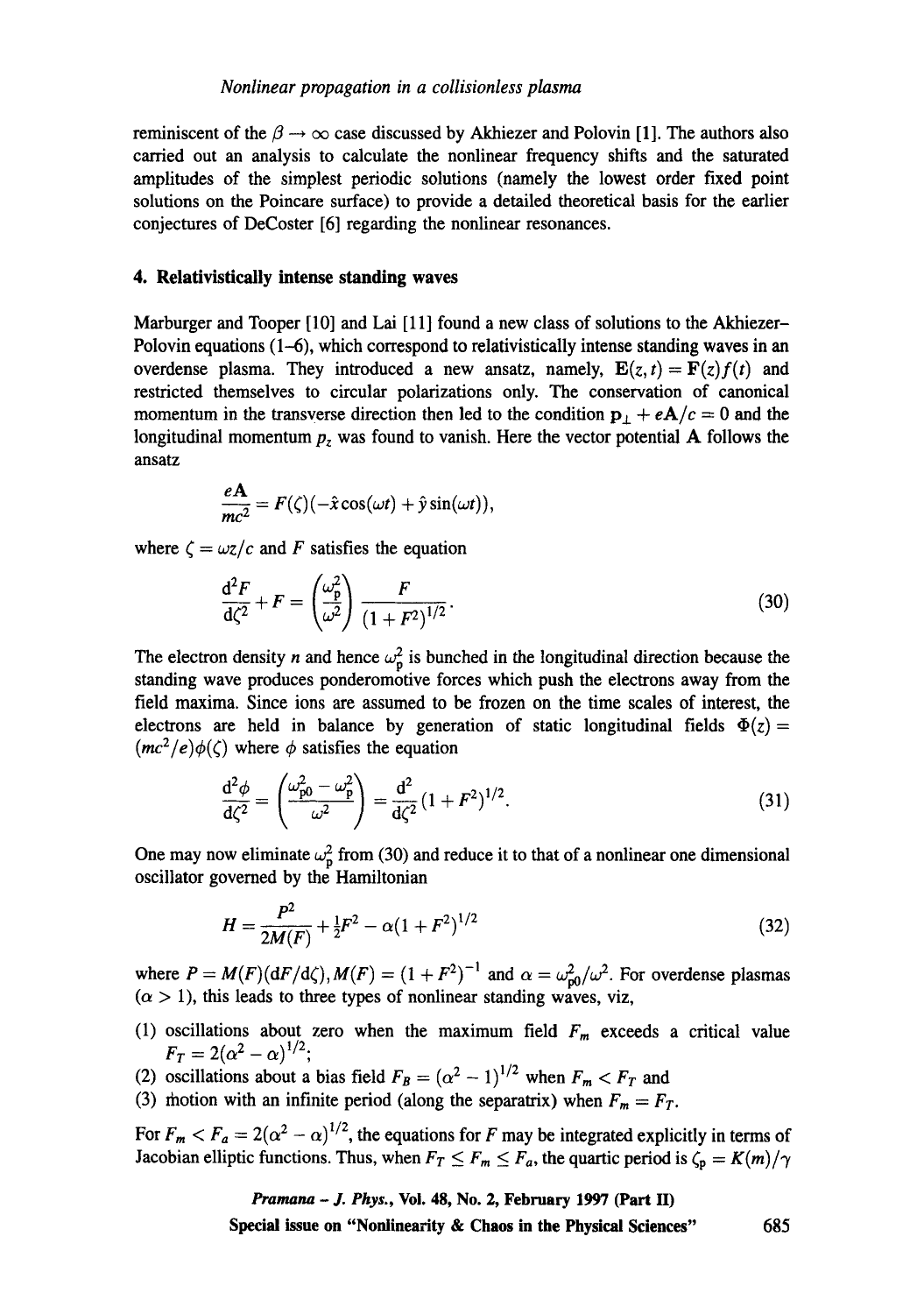where K is the complete elliptic integral of the first kind,  $m = (\epsilon_m - 1)(2\alpha + 1 - \epsilon_m)/$  $4(\epsilon_m - \alpha)$ ,  $\gamma^2 = \epsilon_m - \alpha$ ,  $\epsilon_m^2 = 1 + F_m^2$  and the field amplitude is given by

$$
F(\zeta)=\frac{2F_{m}cn(\gamma\zeta)}{\left[2+(\epsilon_{m}-1)sn^{2}(\gamma\zeta)\right]}.
$$

For the important nonperiodic limit,  $F_m = F_T$ ,  $m = 1$  and

$$
F(\zeta) = \frac{F_T \cosh(\gamma''\zeta)}{[1 + \alpha \sinh^2(\gamma''\zeta)]},
$$

where  $\gamma'' = (\alpha - 1)^{1/2}$ .

An important physical effect which has to be carefully considered is the possibility of complete depletion of electrons from a part of the region occupied by the standing waves. The condition for complete vanishing of the electron density may be written down as

$$
\frac{d^2}{d\zeta^2}(1+F^2)^{1/2} < -\alpha.
$$

If this condition is satisfied somewhere, part of the standing wave is in a vaccuum cavity; appropriate solutions are then obtained inside the cavity and their logarithmic derivatives are matched across the depletion boundary. One can show that for  $F_m < F_d$  =  ${[(\alpha/2)]\alpha + (4+\alpha^2)^{1/2}]}\}^{1/2}$  complete electron depletion does not take place anywhere and the above simple analytic solutions are valid. Elsewhere, the solutions have to be obtained with greater care.

The most interesting application of these solutions is in estimating the properties of standing waves in inhomogeneous plasmas. Using the WKB condition that the phase integral  $I = \oint P dF$  is an invariant for propagation into an inhomogeneous plasma with  $\alpha = \alpha(\zeta)$ , one finds the condition

$$
I_0 = \pi F_0^2 = I_T = 8\alpha \sin^{-1}[(\alpha - 1)/\alpha]^{1/2} - 8(\alpha - 1)^{1/2}.
$$

Here  $F_0$  is the vacuum field strength and  $I_T$ , the phase integral corresponding to the turning point, is obtained by using the solution for the case  $F_m = F_T$  (since in this case the period  $\zeta_p \to \infty$ ). Note that in contrast to the linear WKB solution, the wave amplitude remains finite at the turning point:  $F_T = 2(\alpha^2 - \alpha)^{1/2}$ . The above condition may be used to find out the maximum density upto which an incident wave with field amplitude  $F_0$ may penetrate.

#### **5. Modulated nonlinear waves**

686

In this section, we will discuss another class of exact one dimensional nonlinear solutions of the relativistic cold plasma equations which represent envelope solitons of light waves [12, 13], in which the modulation envelope propagates as a large amplitude plasma wave in the medium. These solutions are a step beyond the well known traveling wave solutions in a cold plasma because the envelope and the phase propagate with different speeds so that the nonlinear relationships between the phase and group velocities can be investigated. For simplicity we again restrict our analysis to circularly polarized waves which couple to longitudinal disturbances only because the amplitude is modulated.

*Pramana - J. Phys.,* **Vol. 48, No. 2, February 1997 (Part H) Special issue on "Nonlinearity & Chaos in the Physical Sciences"**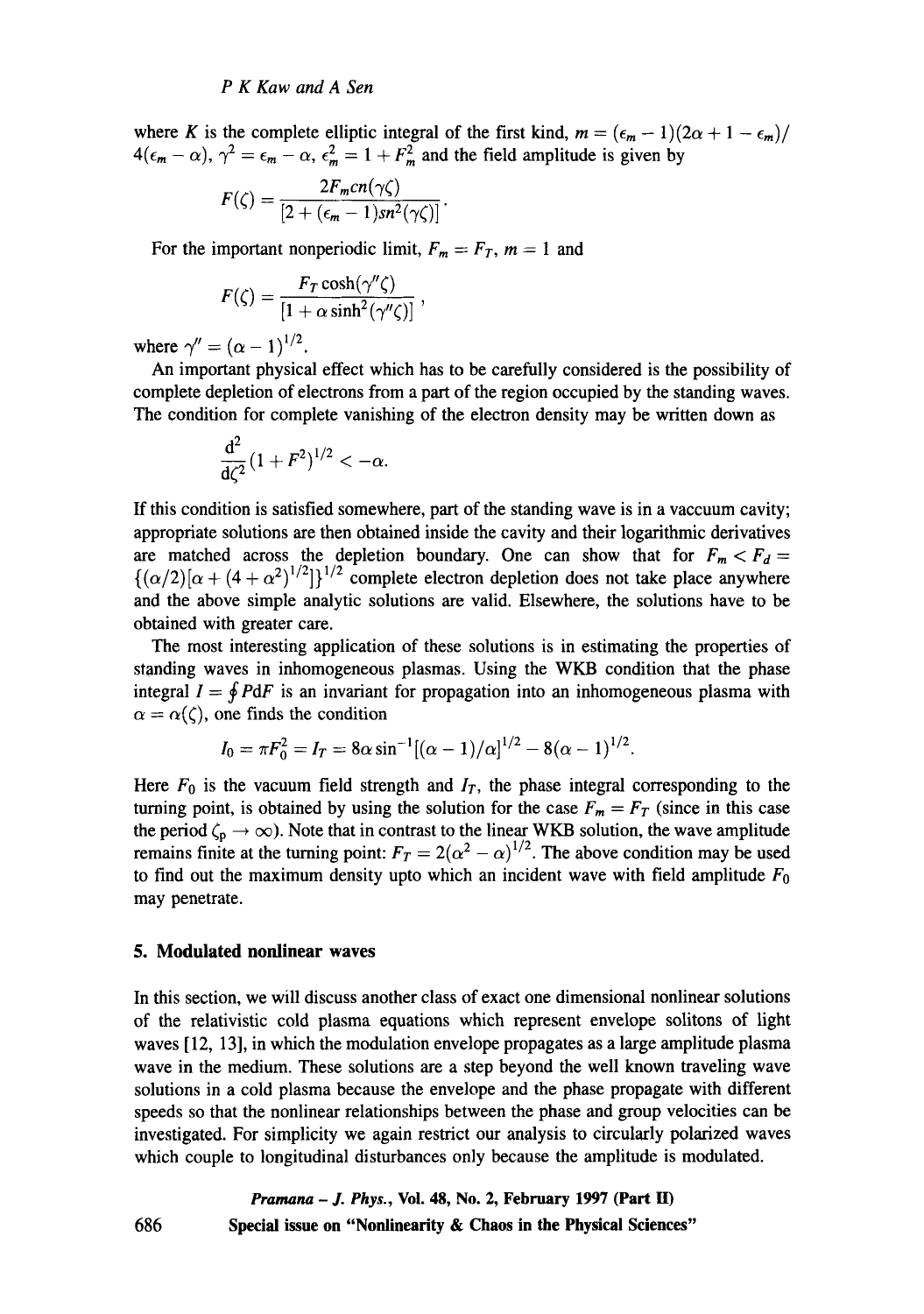#### *Nonlinear propagation in a collisionless plasma*

We start as usual with the relativistic set of fluid equations (1-6 for a cold plasma (in one dimension) and introduce the change of variables  $x - \beta t = \xi$ ,  $t = \tau$ . Instead of the fluid momenta ( $\rho$ ) we now work with A (the vector potential) and  $\phi$  (the electrostatic potential) which are normalised as  $eA/mc^2$ ,  $e\phi/mc^2$ . Time is normalised as  $\omega_p t$  and space by  $\omega_p x/c$ , where the direction of propagation is taken as x. We now make the key ansatz that in the moving frame, the vector potential is circularly polarized and has a sinusoidal phase variation, i.e.,  $\mathbf{A} = [\{\hat{y}a(\xi) + \hat{z}ia(\xi)\}\exp(-i\lambda\tau) + \text{c.c}]$ . The introduction of a frequency parameter  $\lambda$  in the phase factor is the basic deviation from earlier stationary wave solutions; this allows us to identify  $\beta$  with the group velocity of the light pulse and also to distinguish between the group and phase speeds. The choice of circular polarization allows us to avoid the generation of harmonics in all wave fields. For plasma oscillations, which form the modulation envelope, this leads to  $\partial/\partial \tau = 0$  in the moving frame. Integrating the fluid equations we then get  $n(\beta - \mu) = \beta$  and  $\gamma(1 - \beta \mu) - \phi = 1$ . Using these relations and further writing  $a(\xi) = R \exp(i\theta)$ , we can reduce the Poisson's equation and the wave equation to obtain the following set of coupled nonlinear equations

$$
\phi'' = \frac{u}{(\beta - u)}\tag{33}
$$

with  $u$  given by

$$
u = \frac{\beta(1+R^2) - (1+\phi)\left[(1+\phi)^2 - (1-\beta^2)(1+R^2)\right]^{1/2}}{(1+\phi)^2 + \beta^2(1+R^2)}
$$
(34)

and

$$
R'' + \frac{R}{1 - \beta^2} \left[ \left( \lambda^2 - \frac{M^2}{R^4} \right) \frac{1}{1 - \beta^2} - \frac{\beta}{\beta - u} \frac{1 - \beta u}{1 + \phi} \right] = 0, \tag{35}
$$

where  $M = R^2 \{(1 - \beta^2)\theta' - \lambda \beta\}$ , is a constant of integration. In our representation the amplitude  $R = (A_x^2 + A_y^2)^{1/2}$  of the circularly polarized electromagnetic wave exhibits a modulation propagating at the group speed  $\beta$ . The question of the definition of phase speed is a little more complex. For small amplitudes  $R$  is always positive and the exponential factor contains the entire phase information. The phase speed may then be shown to be simply  $1/\beta$  satisfying the conventional relation  $V_pV_g = 1$ . However, for arbitrary amplitudes R oscillates because of the strong  $R - \phi$  coupling and the phase speed has to be defined by directly determining the z, t variation of  $R\cos(\theta - \lambda \tau)$ . Equations (33-35) admit of one exact integral of motion which may be written as

$$
K = \frac{R'^2}{2} - \frac{\phi'^2}{2(1 - \beta^2)} + V(R, \phi),
$$
\n(36)

where

$$
V(R, \phi) = \frac{\lambda^2}{(1 - \beta^2)^2} \frac{R^2}{2} + \frac{M^2}{2R^2(1 - \beta^2)^2} - \frac{\phi}{(1 - \beta^2)}
$$

$$
- \frac{\beta}{(1 - \beta^2)^2} [\beta(1 + \phi) - \{(1 + \phi)^2 - (1 - \beta^2)(1 + R^2)\}^{1/2}]. \tag{37}
$$

*Pramana - J. Phys.,* **Vol. 48, No. 2, February 1997 (Part H) Special issue on "Nonlinearity & Chaos in the Physical Sciences"** 687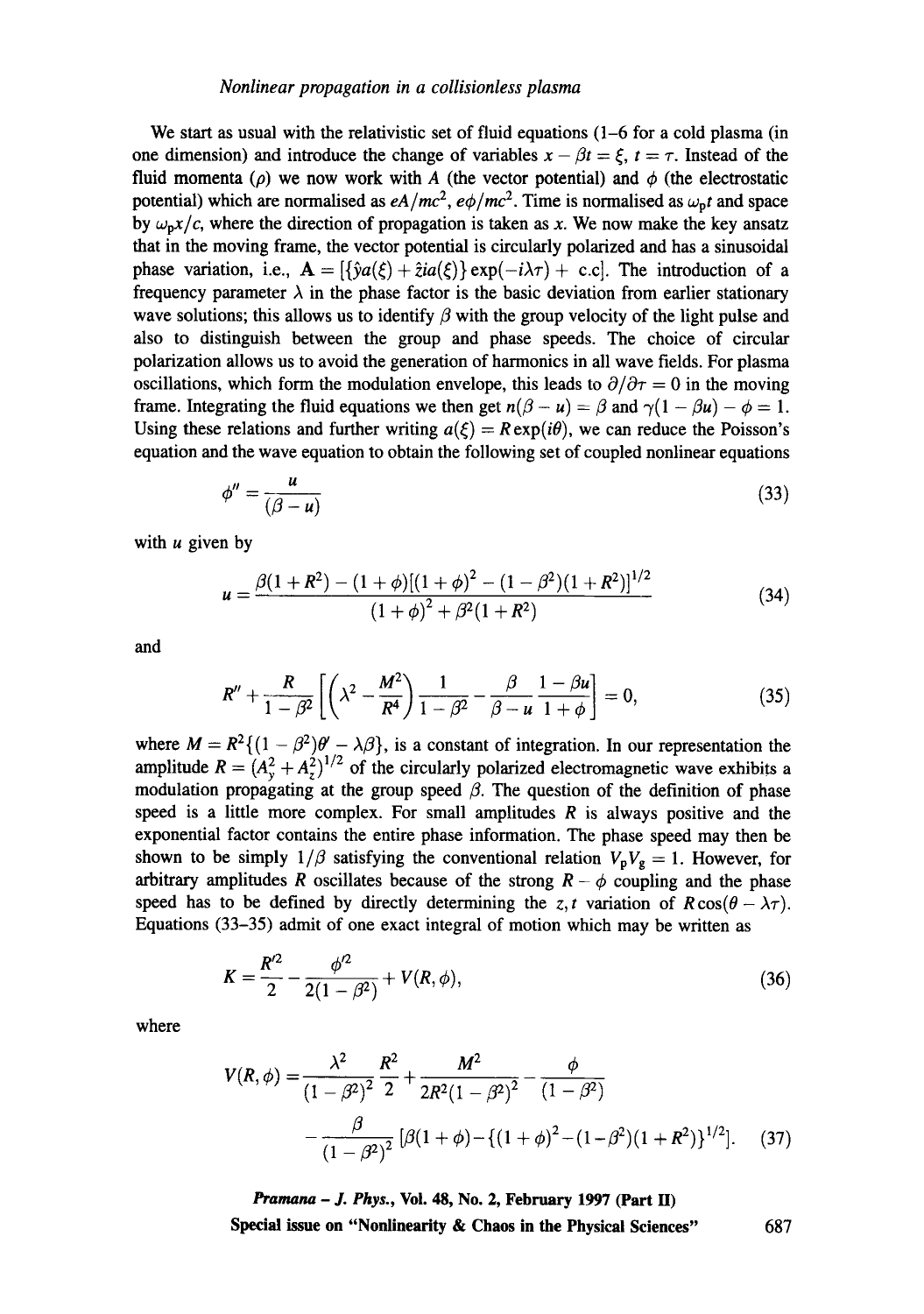#### *P K Kaw and A Sen*

Since  $\beta$  < 1 (group velocity less than c), the problem is similar to a Hamiltonian of coupled anharmonic oscillators with two degrees of freedom  $(R, \phi)$  where the effective mass for one of the anharmonic oscillators is negative. In the limit of weak density response, the problem can be made one dimensional by the substitutions  $\phi \approx (1 + R^2)^{1/2} - 1$  and  $n \approx (\sqrt{1 + R^2})^n$ . Expanding in  $R^2$  and taking  $M = 0$ ,  $K = 0$ we get the well known envelope soliton solution

$$
A_{y} = R_{m} \operatorname{sech}\left[\frac{\sqrt{1-\beta^{2}-\lambda^{2}}}{1-\beta^{2}}(x-\beta t)\right] \cos\left[\frac{\lambda\beta}{1-\beta^{2}}\left(x-\frac{t}{\beta}\right)\right],\tag{38}
$$

where

$$
R_m = 4\sqrt{\frac{(1-\beta^2)(1-\beta^2-\lambda^2)}{4\lambda^2-(1-\beta^2)(3+\beta^2)}}.
$$
\n(39)

 $K \neq 0$  gives modulated periodic wave train solutions with the envelope factor described by an elliptic function. Equation (38) represents an isolated light pulse with a frequency  $\omega = \lambda/(1 - \beta^2)$ , wavenumber  $k = \lambda \beta/(1 - \beta^2)$ , phase velocity  $1/\beta$ , group velocity  $\beta$ (note  $V_pV_g = c^2$ ), an envelope scale length (in units of  $c/\omega_p$ ) equal to  $(1-\beta^2)/$  $\sqrt{(1 - \beta^2 - \lambda^2)}$  and an amplitude-group velocity relationship given by (40). Note that the envelope scale length is real only when  $\lambda^2 < (1 - \beta^2)$ . This may be physically interpreted as follows. The wave-frequency in the frame moving with the group velocity has the Doppler shifted value  $\bar{\omega} = (\omega - k\beta)/\sqrt{1 - \beta^2} = \lambda/\sqrt{1 - \beta^2}$ . Thus the inequality  $\lambda < \sqrt{1-\beta^2}$  corresponds to the situation when the Doppler shifted wave frequency  $\bar{\omega}/\omega_{\rm p} < 1$ , i.e. the electromagnetic wave finds itself in an overdense plasma and is totally trapped; this is why we get a soliton solution and the wave does not leak out. The effective scale-length for trapping may now be seen to be  $\sqrt{1 - \beta^2} [c / \sqrt{\omega_p^2 - \bar{\omega}^2}]$  which is quite reasonable. Similarly the amplitude-group velocity relationship may be written in terms of physical parameters as

$$
1 - \beta^2 = \frac{-\left(R_m^2 - 4 + 4R_m^2\omega^2\right) + \sqrt{\left(\left(R_m^2 - 4 + 4R_m^2\omega^2\right)^2 + 64R_m^2\omega^2\right)}}{8\omega^2}.
$$
 (40)

For arbitrary amplitudes we have numerically solved equations (33-35) for soliton solutions. For  $\lambda$  very close to  $\sqrt{1 - \beta^2}$  we get small amplitude solitons which are well described by the analytic solutions (38). As  $\lambda$  is decreased the soliton amplitude increases and acceptable solutions occur only at discrete values of  $\lambda$ . In other words, for a fixed value of  $\beta$  finding soliton solutions turns out to be an eigenvalue problem in  $\lambda$ . The sizes and shapes of these solitons also vary as a function of  $\lambda$ . Typically  $\phi$  has a characteristic bell shape whereas  $R$  has a number of nodes. Figure 4 shows a typical soliton solution for  $\beta = 0.97$  and  $\lambda = 0.224445$ . For applications such as particle acceleration or photon acceleration, the regime of interest is  $\beta \rightarrow 1$ , where the group velocity is close to c. We have carried out a detailed investigation of soliton solutions in this regime. Figure 5 is a plot of normalized group velocity  $V_g$  versus the normalized carrier frequency  $\Omega (= \omega/\omega_p)$ . The solid curve corresponds to soliton pulse results obtained from our numerical work. For comparison we have also plotted the linear group velocity (dashed line)

# *Pramana - J. Phys.,* **Vol. 48, No. 2, February 1997 (Part lI) 688 Special issue on "Nonlinearity & Chaos in the Physical Sciences"**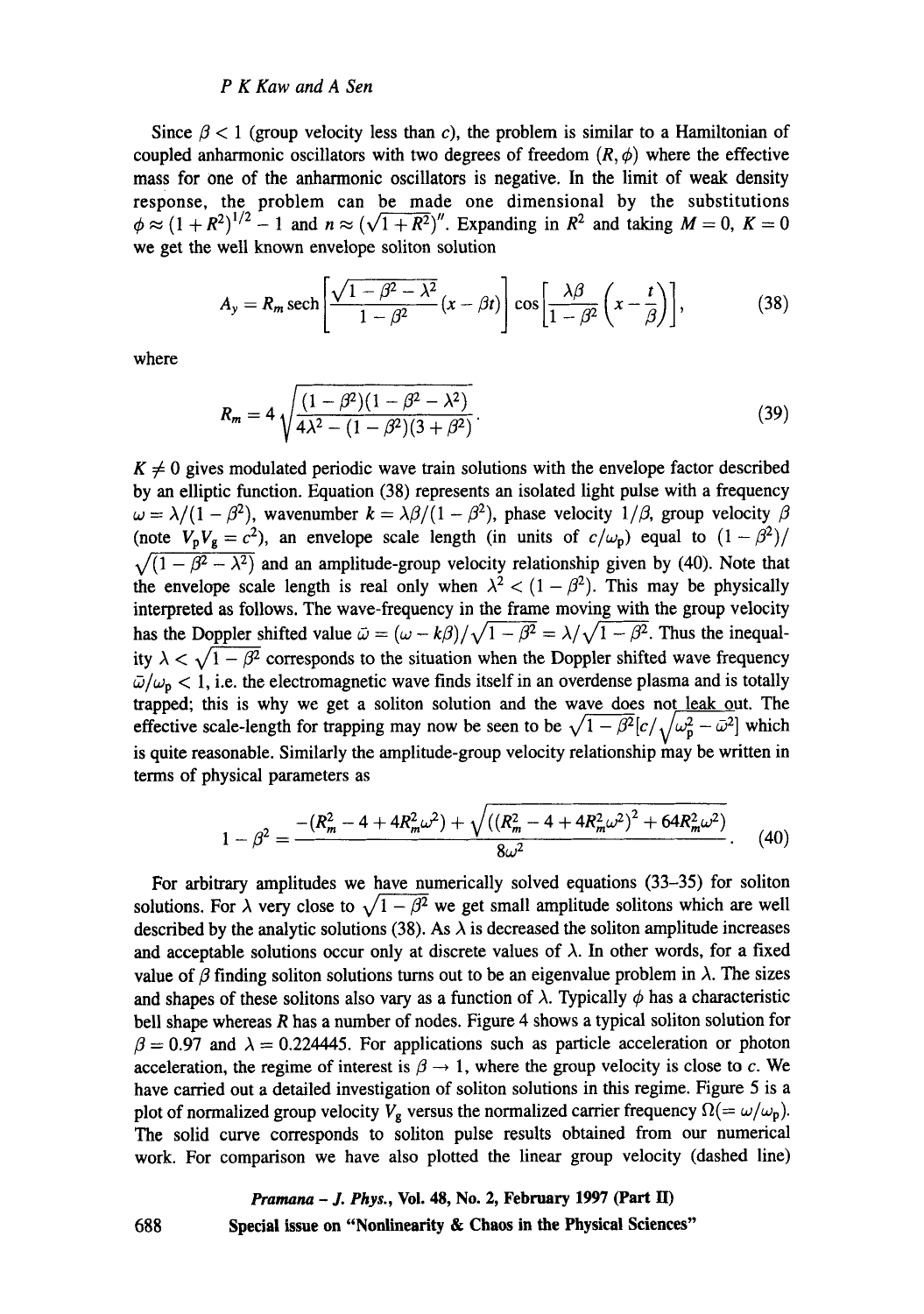$V_{gl} = \sqrt{(1 - 1/\Omega^2)}$  and the nonlinear group velocity for the infinite plane wave (dotted line),  $V_{\text{geo}} = \beta[1 - (\gamma_{\infty} - 1)/(2\Omega^2 \gamma_{\infty}(\gamma_{\infty} + 1)].$  This last expression has been recently obtained by Mori *et al* [14] and depends on the infinite wave  $\gamma$  viz.  $\gamma_{\infty} = \sqrt{1 + A^2}$ . The nonlinear group velocities are closer to  $c$  than the linear group velocity. This is physically understandable because the nonlinearity makes the electrons heavier and thereby weakens the plasma dielectric effects. Finite width soliton pulses propagate slower than the infinite plane waves. Physically this is because coupling to plasma waves acts as a drag on the electromagnetic waves and slows them down. The deviations between  $V_{\alpha\infty}$ and  $V_{gs}$  can be substantial; in our numerical work, we have observed (not shown) deviations upto 25 per cent of the difference between  $V_g$  and 1.

To understand these solutions better we consider another approximate analytic limit to equations (33-35) particularly applicable when the  $\phi$  soliton structure is large. When  $\phi_{\text{max}}$  is large, the longitudinal velocity  $u \to -1$ ,  $n \to \beta(1+\beta)^{-1}$  and  $n/\gamma \to 0$ . In this case, the light wave propagates essentially in a plasma free region (because the residual electrons have become infinitely massive) and we can approximate the effective Hamiltonian as

$$
K_{\rm eff} = \frac{R'^2}{2} + \frac{\lambda^2}{\left(1 - \beta^2\right)^2} \frac{R^2}{2} - \frac{\phi'^2}{2\left(1 - \beta^2\right)} - \frac{\phi}{\left(1 - \beta^2\right)\left(1 + \beta\right)} + \frac{\beta}{\left(1 + \beta\right)\left(1 - \beta^2\right)} + \cdots,
$$
\n(41)

where the  $\cdots$  refers to terms of order  $\leq \phi^{-1}$  which are neglected. From (41) we get  $R = R_0 \sin(\lambda \xi/(1 - \beta^2))$ . Furthermore, the structure of  $\phi$  near its maximum can be



Figure 4. Electrostatic potential  $\phi$  (dashed line), and electromagnetic wave amplitude (R) (solid line) profiles for a soliton pulse with  $p = 6$ ,  $\beta = 0.97$  and  $\lambda = 0.224445.$ 

*Pramana - J. Phys.,* **Vol. 48, No. 2, February 1997 (Part ID Special issue on "Nonlinearity & Chaos in the Physical Sciences"** 689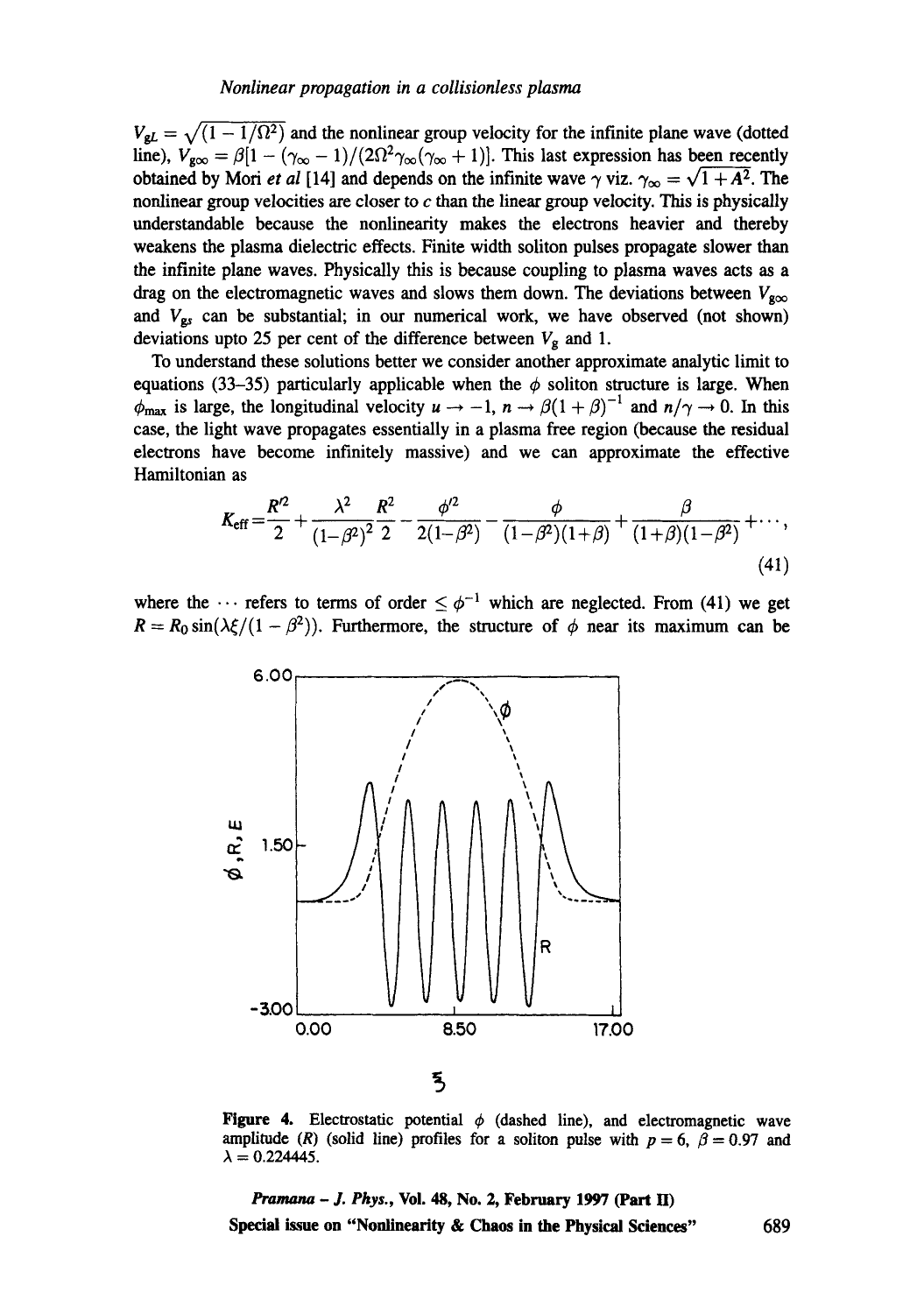*P K Kaw and A Sen* 



Figure 5. Normalized group velocity vs normalized frequency curves for soliton pulses (solid line), infinite pulses (dotted line) and linear pulses (dashed line). The maximum electromagnetic wave amplitude  $R_0$  for the soliton pulse (for  $p = 18$ ) are indicated with solid triangles.

approximated by the parabolic equation ( $u \rightarrow -1$  in (33))  $\phi = \phi_{\text{max}} - \xi^2/2(1 + \beta)$ , which gives an estimate of the spatial scale size of the soliton as  $\zeta_{\text{max}} \simeq \sqrt{2(1 + \beta)\phi_{\text{max}}}$ . From (36, 37) we know that  $K = 0$  for a soliton solution. Noting that  $K \simeq K_{\text{eff}}$  for  $\phi = \phi_{\text{max}}$ ,  $\phi' = 0$ , we get  $\phi_{\text{max}} = \beta + \lambda^2 R_0^2/2(1 - \beta)$ . Furthermore, if the soliton region involves p wavelengths of the light wave, we have  $p\pi(1 - \beta^2)/\lambda \simeq \xi_{\text{max}}$ . The above expressions lead to the following approximate analytic relationship between  $\lambda$ ,  $R_0$  and  $\beta$  as

$$
R_0^2 = \frac{2(1-\beta)}{\lambda^2} \left[ \frac{\pi^2 p^2}{2\lambda^2} (1-\beta^2)(1-\beta) - \beta \right].
$$
 (42)

Equation (42) is largely corroborated by the numerical work shown in figures 4 and 5.

Recently, Kuehl *et al* [15] have carried out a WKB analysis in the weak amplitude limit of eqs (33-35) and have obtained a more refined estimate of the discrete spectrum. They have also shown that the discrete nature of the eigenvalue spectrum persists as long as the dispersion term in the Poisson equation is retained. If one neglects the dispersion then  $\phi \propto R^2$  in the small amplitude limit and substituting into the R equation leads to the nonlinear Schroedinger equation which has a continous spectrum of solitons. Thus the coupled electromagnetic-plasma wave solitons have a unique characteristic. The importance of the dispersive term in the formation of these solitons has also been pointed

# *Pramana - J. Phys.,* **Vol. 48, No. 2, February 1997 (Part H) Special issue on "Nonlinearity & Chaos in the Physical Sciences"**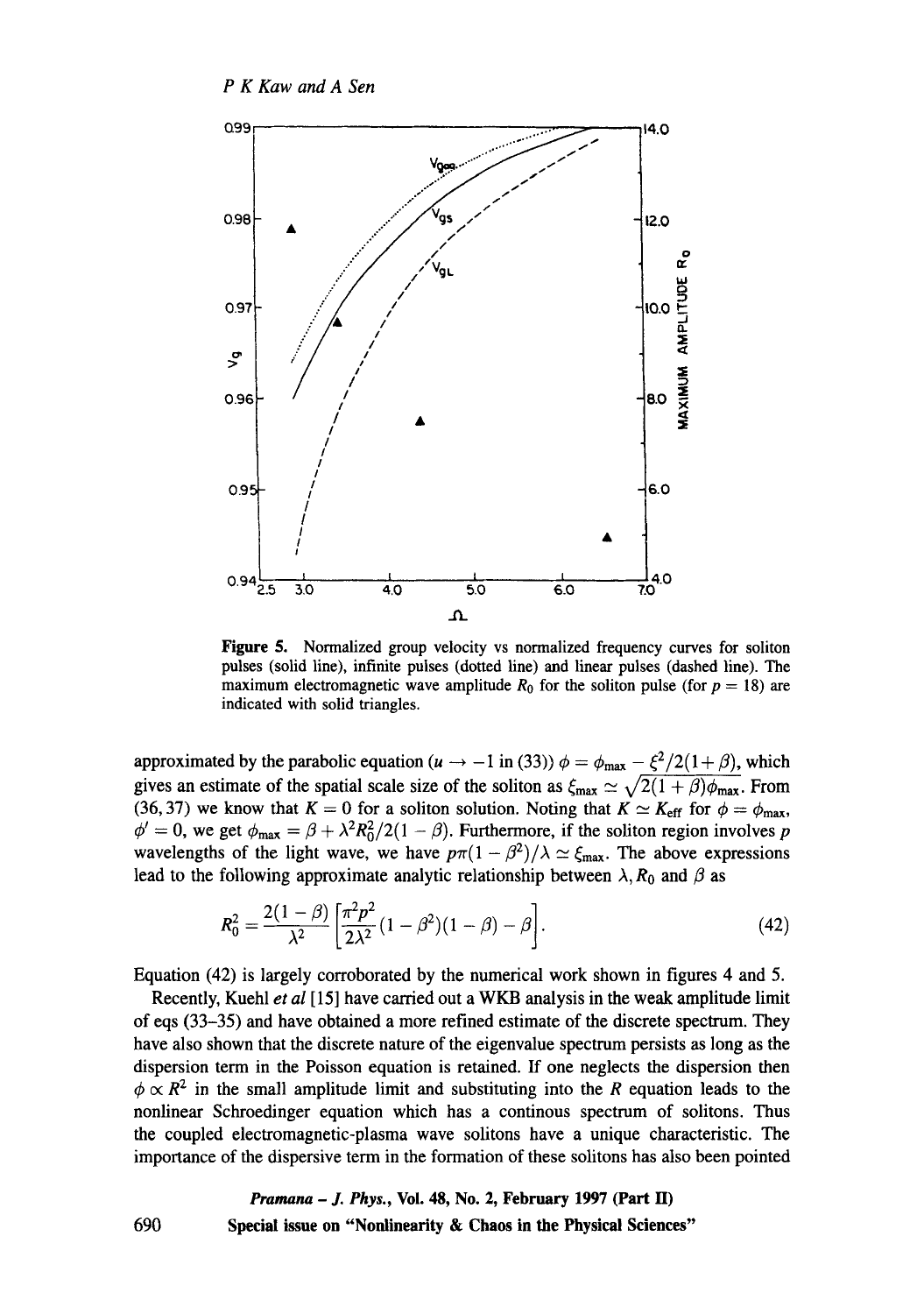out by Chen and Sudan [16] who have derived a general set of equations in three dimensions for the coupled wave problem. The importance of determining the group velocity of the finite nonlinear pulse in a more accurate fashion is highlighted by the recent work of Decker and Mori *et al* [17] who have carried out particle simulations for this purpose.

## **6. Discussion**

We have discussed the nonlinear propagation of relativistically intense electromagnetic waves into collisionless overdense plasmas putting a special emphasis on 1-d plane wave solutions of the propagating, standing and modulated (i.e. localized) types. These solutions already exhibit a rich variety of phenomena associated with relativistic electron mass variations and coupling between transverse electromagnetic and longitudinal fields. However, it must be admitted that whereas these special solutions are excellent candidates for elucidating the physics of the important nonlinear phenomena, their relevance to truly experimental situations may be determined by questions related to their accessibility. Thus one may need very special initial conditions for setting them up and one may have to worry about their stability to noise perturbations in one and more dimensions. Many of these questions have not yet been addressed in much detail.

One question which has received some attention is that of self-focusing and selfmodulational instability of relativistically intense electromagnetic wave [18, 19]. Selffocusing instability occurs when the field power exceeds a critical value and leads to filamentation of intense electromagnetic waves [20, 18] Similarly a self-modulational instability could be responsible for converting a propagating plane wave solution  $(\S 3)$ into one with localized modulational envelopes  $(\S 5)$ . If both instabilities are simultaneously occuring, the final object would be a multi-dimensional localized region ('bubble') of intense electromagnetic waves interacting with longitudinal fields as they propagate. The analytic description of such 'bubbles' still remains an outstanding problem in nonlinear plasma physics. The strong low frequency electromagnetic radiation believed to be present in the pulsar environments [21,22] is the most important astrophysical problem where these results have been applied. Retaining relativistic effects in the ion motions also, it has been concluded that the pulsar radiation can penetrate to large distances in the Crab nebula, thus allowing the possibility of an energy source in these volumes [5].

In laboratory plasmas, the most important application of this work is in laser fusion and plasma based accelerators. In the inertial fusion schemes, a point of view has recently developed that it would be of interest to create a hot spot in the central core of a compressed inertial fusion pellet by some independent means [23]. The use of a relativistically intense light beam might be one possible method of reaching such overdense regions. Similarly, for plasma based accelerator schemes the creation of space charge fields propagating with velocities close to that of light is of considerable interest [24-26]. A proper nonlinear description of the group velocity of such coupled stationary waves is therefore under intense investigation [13, 15, 14]. The solitary light pulses which are mostly empty of plasma in the central region, but have large plasma accumulation at the edges, have consequently large changes in  $n/\gamma$  inside the pulse. One

> *Pramana - J. Phys.,* **Vol. 48, No. 2, February 1997 (Part 1I) Special issue on "Nonlinearity & Chaos in the Physical Sciences"** 691